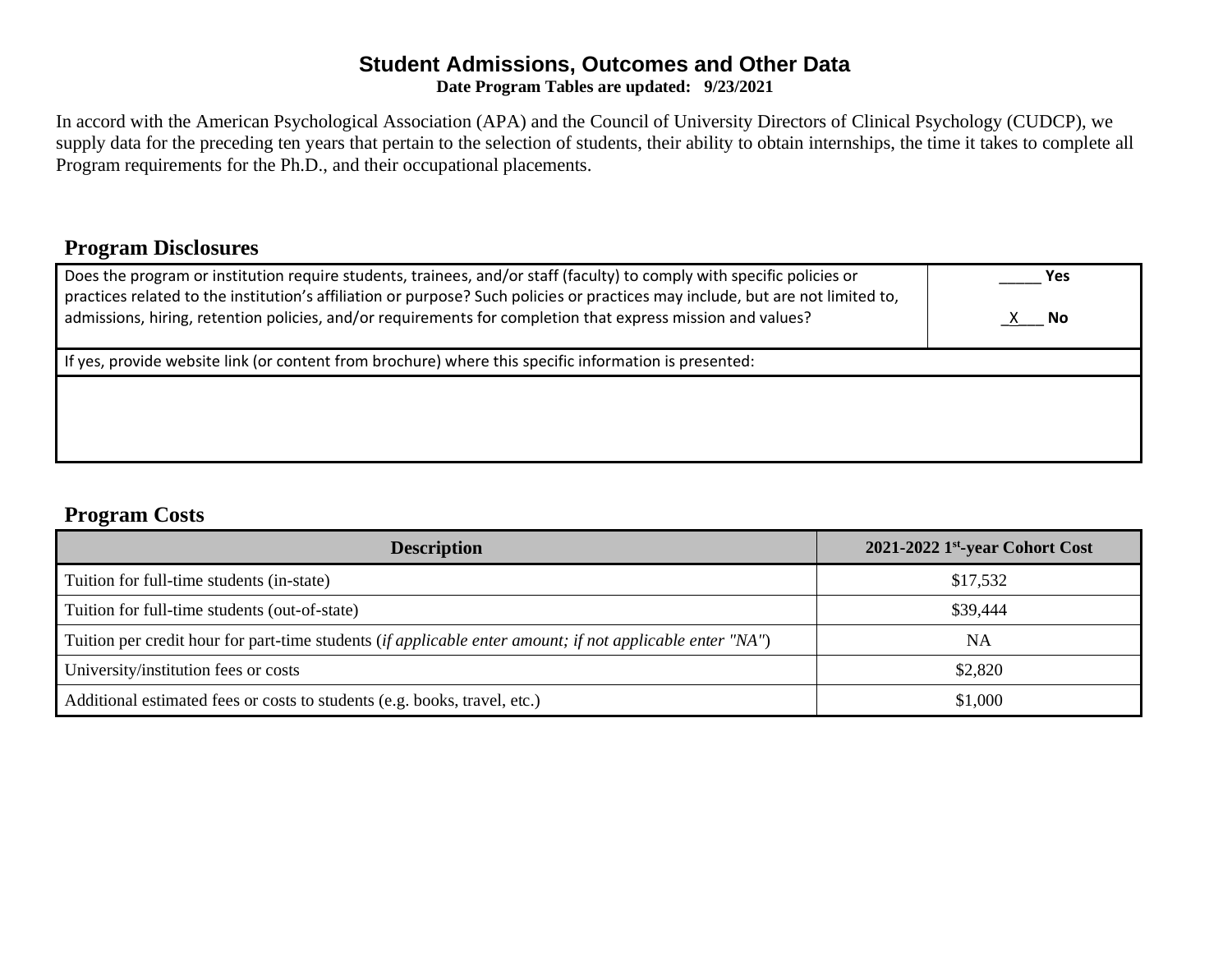## **Time to Completion for all students entering the program**

|                                                                          | <b>Year in which Degrees were Conferred</b> |                |                |               |                |               |                |                |                |               |             |                |             |                |                |                |          |                |                |                |             |                |
|--------------------------------------------------------------------------|---------------------------------------------|----------------|----------------|---------------|----------------|---------------|----------------|----------------|----------------|---------------|-------------|----------------|-------------|----------------|----------------|----------------|----------|----------------|----------------|----------------|-------------|----------------|
| <b>Outcome</b>                                                           |                                             | 2011-<br>2012  |                | 2012-<br>2013 |                | 2013-<br>2014 |                | 2014-<br>2015  |                | 2015-<br>2016 |             | 2016-<br>2017  |             | 2017-<br>2018  |                | 2018-<br>2019  |          | 2019-<br>2020  | 2021           | 2020-          |             | <b>Total</b>   |
| Total number of students with<br>doctoral degree conferred on transcript |                                             | 3              |                | 11            |                | 9             |                | $\overline{7}$ |                | 8             |             | 6              |             | 6              |                | 10             |          | 6              |                | 10             |             | 76             |
| <b>Mean</b> number of years to complete<br>the program                   |                                             | 4.98           |                | 6.46          |                | 6.80          |                | 6.17           |                | 6.11          |             | 5.98           |             | 5.98           |                | 6.21           |          | 6.20           |                | 6.08           |             | 6.10           |
| <b>Median</b> number of years to complete<br>the program                 |                                             | 4.98           |                | 6.3           |                | 6.29          |                | 5.98           |                | 5.98          |             | 5.98           |             | 5.98           |                | 5.98           |          | 5.98           |                | 5.98           |             | 6.14           |
| <b>Time to Degree Ranges</b>                                             | N                                           | $\frac{0}{0}$  | N              | $\frac{0}{0}$ | N              | $\frac{0}{0}$ | N              | $\frac{0}{0}$  | $\mathbf N$    | $\frac{0}{0}$ | $\mathbf N$ | $\frac{0}{0}$  | $\mathbf N$ | $\frac{0}{0}$  | $\mathbf N$    | $\frac{0}{0}$  | N        | $\frac{0}{0}$  | $\mathbf N$    | $\frac{0}{0}$  | $\mathbf N$ | $\frac{0}{0}$  |
| Students in less than 5 years                                            | $\overline{0}$                              | $\Omega$       | $\theta$       | $\Omega$      | $\Omega$       | $\Omega$      | $\Omega$       | $\Omega$       | $\Omega$       | $\Omega$      | $\Omega$    | $\Omega$       | $\Omega$    | $\overline{0}$ | $\Omega$       | $\theta$       | $\theta$ | $\overline{0}$ | $\mathbf{1}$   | 10             |             | $\mathbf{1}$   |
| Students in 5 years                                                      | 3                                           | 100            | $\overline{2}$ | 18            | $\Omega$       | $\theta$      | $\Omega$       | $\Omega$       | $\theta$       | $\theta$      | $\Omega$    | $\Omega$       | $\Omega$    | $\overline{0}$ | $\theta$       | $\overline{0}$ | $\theta$ | $\overline{0}$ | $\theta$       | $\overline{0}$ | 5           | $\overline{7}$ |
| Students in 6 years                                                      | $\overline{0}$                              | $\overline{0}$ | $\overline{4}$ | 36            | 5              | 56            | 6              | 86             | $\overline{7}$ | 88            | 6           | 100            | 6           | 100            | 8              | 80             | 5        | 83             | $\overline{7}$ | 70             | 54          | 71             |
| Students in 7 years                                                      | $\Omega$                                    | $\theta$       | $\overline{4}$ | 36            | $\overline{2}$ | 22            |                | 14             |                | 13            | $\Omega$    | $\overline{0}$ | $\Omega$    | $\overline{0}$ | $\overline{2}$ | 20             | 1        | 17             | $\overline{2}$ | 20             | 13          | 17             |
| Students in more than 7 years                                            | $\Omega$                                    | $\Omega$       |                | 9             | $\overline{2}$ | 22            | $\overline{0}$ | $\theta$       | $\Omega$       | $\Omega$      | $\Omega$    | $\Omega$       | $\Omega$    | $\overline{0}$ | $\Omega$       | $\Omega$       | $\Omega$ | $\overline{0}$ | $\Omega$       | $\Omega$       | 3           | $\overline{4}$ |

#### **Also, please describe or provide a link to program admissions policies that allow students to enter with credit for prior graduate work, and the expected implications for time to completion. Please indicate NA if not applicable:**

If students have completed prior graduate work that covers discipline-specific knowledge, they may not be required to repeat those courses in this program. Relevant coursework will be evaluated by the DCT after a student is admitted to the program and upon request of the student. Coursework waived based on prior graduate work will have no impact on time to completion.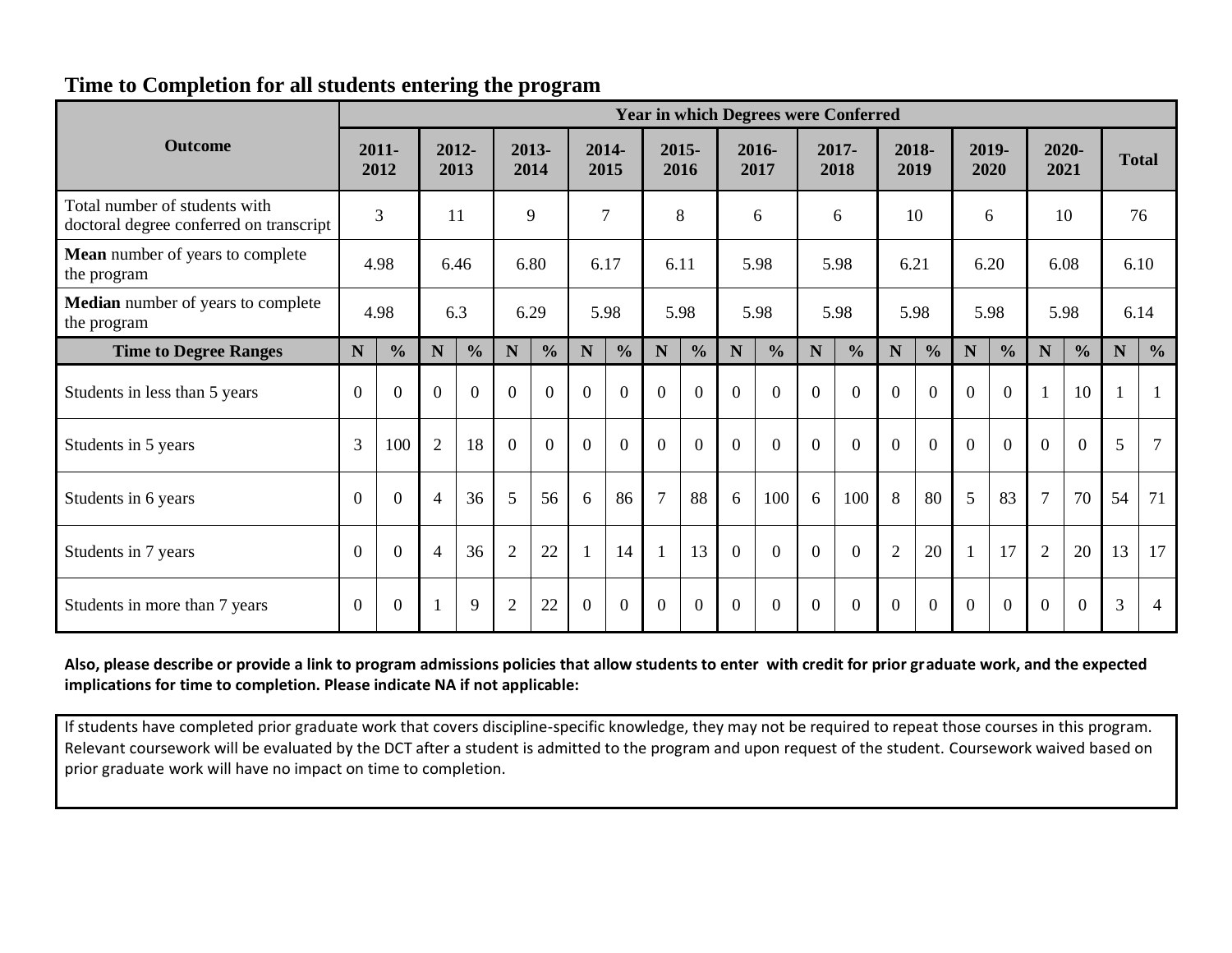# **Internship Placement - Table 1**

|                                                                                                                                         | <b>Year Applied for Internship</b> |                  |                |                          |                |                |                |                |                |                  |                |                |               |                |                |                |          |                |                |                          |
|-----------------------------------------------------------------------------------------------------------------------------------------|------------------------------------|------------------|----------------|--------------------------|----------------|----------------|----------------|----------------|----------------|------------------|----------------|----------------|---------------|----------------|----------------|----------------|----------|----------------|----------------|--------------------------|
| <b>Outcome</b>                                                                                                                          |                                    | $2011 -$<br>2012 |                | 2012-<br>2013            |                | 2013-<br>2014  |                | 2014-<br>2015  |                | $2015 -$<br>2016 | 2016-<br>2017  |                | 2017-<br>2018 |                | 2018-<br>2019  |                |          | 2019-<br>2020  |                | 2020-<br>2021            |
|                                                                                                                                         | N                                  | $\frac{0}{0}$    | N              | $\frac{0}{0}$            | N              | $\frac{0}{0}$  | N              | $\frac{0}{0}$  | N              | $\frac{0}{0}$    | N              | $\frac{0}{0}$  | N             | $\frac{0}{0}$  | N              | $\frac{0}{0}$  | N        | $\frac{0}{0}$  | N              | $\frac{0}{0}$            |
| Students who obtained APA/CPA-<br>accredited internships                                                                                | 9                                  | 75               | 9              | 100                      | 3              | 75             | 9              | 100            | 6              | 100              | 8              | 100            | 9             | 100            | 5              | 71             | 10       | 100            | $\overline{7}$ | 88                       |
| Students who obtained APPIC member<br>internships that were not APA/CPA-<br>accredited (if applicable)                                  | $\mathbf{1}$                       | 8                | $\overline{0}$ | $\overline{0}$           |                | 25             | $\overline{0}$ | $\overline{0}$ | $\theta$       | $\Omega$         | $\overline{0}$ | $\overline{0}$ | $\Omega$      | $\overline{0}$ | $\Omega$       | $\overline{0}$ | $\Omega$ | $\overline{0}$ | $\overline{0}$ | $\overline{0}$           |
| Students who obtained other<br>membership organization internships<br>(e.g. CAPIC) that were not APA/CPA-<br>accredited (if applicable) | $\Omega$                           | $\overline{0}$   | $\overline{0}$ | $\overline{0}$           | $\theta$       | $\overline{0}$ | $\mathbf{0}$   | $\theta$       | $\overline{0}$ | $\overline{0}$   | $\overline{0}$ | $\overline{0}$ | $\Omega$      | $\overline{0}$ | $\overline{0}$ | $\theta$       | $\theta$ | $\overline{0}$ | $\overline{0}$ | $\overline{0}$           |
| Students who obtained internships<br>conforming to CDSPP guidelines that<br>were not APA/CPA-accredited (if<br>applicable)              | $\theta$                           | $\overline{0}$   | $\overline{0}$ | $\overline{0}$           | $\theta$       | $\overline{0}$ | $\overline{0}$ | $\Omega$       | $\theta$       | $\Omega$         | $\Omega$       | $\overline{0}$ | $\theta$      | $\overline{0}$ | $\overline{0}$ | $\theta$       | $\Omega$ | $\overline{0}$ | $\overline{0}$ | $\overline{0}$           |
| Students who obtained other internships<br>that were not APA/CPA-accredited (if<br><i>applicable</i> )                                  | $\Omega$                           | $\theta$         | $\Omega$       | $\theta$                 | $\Omega$       | $\Omega$       | $\Omega$       | $\theta$       | $\Omega$       | $\theta$         | $\Omega$       | $\Omega$       | $\Omega$      | $\Omega$       | $\Omega$       | $\Omega$       | $\Omega$ | $\theta$       | $\Omega$       | $\theta$                 |
| Students who obtained any internship                                                                                                    | 10                                 | 83               | 9              | 100                      | $\overline{4}$ | 100            | 9              | 100            | 6              | 100              | 8              | 100            | 9             | 100            | 5              | 71             | 10       | 100            | $\overline{7}$ | 88                       |
| Students who sought or applied for<br>internships including those who<br>withdrew from the application process                          | 12                                 | $\overline{a}$   | $\mathbf Q$    | $\overline{\phantom{a}}$ | $\overline{4}$ | $\sim$         | $\mathbf{Q}$   | $\blacksquare$ | 6              | $\blacksquare$   | 8              | $\sim$         | 9             | $\blacksquare$ | $\overline{7}$ | $\sim$         | 10       | $\blacksquare$ | 8              | $\overline{\phantom{a}}$ |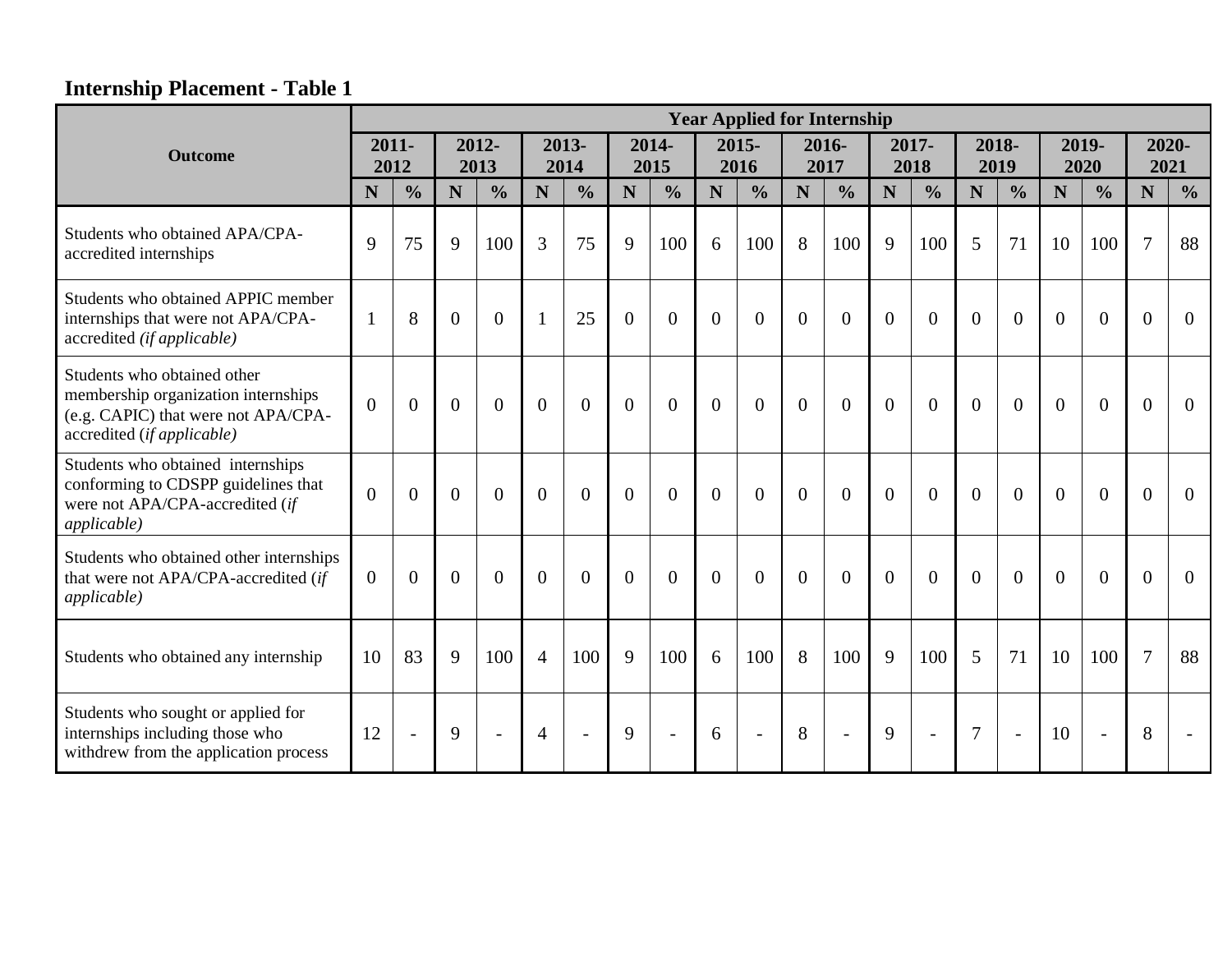# **Internship Placement - Table 2**

|                                                                                                                |                  |                          |                |                          |                |                          |                |                          |               | <b>Year Applied for Internship</b> |                |                          |                |                          |                |                          |                |                          |                |                          |
|----------------------------------------------------------------------------------------------------------------|------------------|--------------------------|----------------|--------------------------|----------------|--------------------------|----------------|--------------------------|---------------|------------------------------------|----------------|--------------------------|----------------|--------------------------|----------------|--------------------------|----------------|--------------------------|----------------|--------------------------|
| <b>Outcome</b>                                                                                                 | $2011 -$<br>2012 |                          | 2012-<br>2013  |                          | 2013-<br>2014  |                          | 2014-<br>2015  |                          | 2015-<br>2016 |                                    | 2016-<br>2017  |                          | 2017-<br>2018  |                          | 2018-<br>2019  |                          | 2019-<br>2020  |                          | 2021           | 2020-                    |
|                                                                                                                | N                | $\frac{0}{0}$            | N              | $\frac{0}{0}$            | N              | $\frac{0}{0}$            | N              | $\frac{0}{0}$            | N             | $\frac{0}{0}$                      | N              | $\frac{0}{0}$            | N              | $\frac{0}{0}$            | N              | $\frac{0}{0}$            | N              | $\frac{1}{2}$            | N              | $\frac{0}{0}$            |
| Students who sought or applied for<br>internships including those who<br>withdrew from the application process | 12               | $\overline{\phantom{a}}$ | 9              | $\overline{\phantom{0}}$ | 4              | $\overline{\phantom{a}}$ | 9              | $\overline{\phantom{a}}$ | 6             | $\overline{\phantom{0}}$           | 8              | $\overline{\phantom{a}}$ | 9              | $\overline{\phantom{a}}$ | $\mathcal{L}$  | $\overline{\phantom{a}}$ | 10             | $\overline{\phantom{0}}$ | 8              | $\overline{\phantom{a}}$ |
| Students who obtained paid internships                                                                         | 10               | 83                       | 9              | 100                      | $\overline{4}$ | 100                      | 9              | 100                      | 6             | 100                                | 8              | 100                      | 9              | 100                      | 5              | 71                       | 10             | 100                      | $\overline{7}$ | 88                       |
| Students who obtained half-time<br>internships* $(ifappliedble)$                                               |                  | $\overline{0}$           | $\overline{0}$ | $\mathbf{0}$             | $\overline{0}$ | $\overline{0}$           | $\overline{0}$ | $\overline{0}$           |               | $\theta$                           | $\overline{0}$ | $\overline{0}$           | $\overline{0}$ |                          | $\overline{0}$ | $\overline{0}$           | $\overline{0}$ | $\theta$                 | $\overline{0}$ | $\theta$                 |

\* Cell should only include students who applied for internship and are included in applied cell count from "Internship Placement – Table 1"

## **Attrition**

|                                                                                          | <b>Year of First Enrollment</b> |                  |                |                |    |                          |                |                          |                |                          |              |                          |                |                          |          |                          |          |               |              |                |
|------------------------------------------------------------------------------------------|---------------------------------|------------------|----------------|----------------|----|--------------------------|----------------|--------------------------|----------------|--------------------------|--------------|--------------------------|----------------|--------------------------|----------|--------------------------|----------|---------------|--------------|----------------|
| <b>Variable</b>                                                                          |                                 | $2011 -$<br>2012 |                | 2012-<br>2013  |    | 2013-<br>2014            |                | 2014-<br>2015            |                | $2015 -$<br>2016         | 2017         | 2016-                    |                | 2017-<br>2018            |          | 2018-<br>2019            |          | 2019-<br>2020 |              | 2020-<br>2021  |
|                                                                                          | N                               | $\frac{0}{0}$    | N              | $\frac{0}{0}$  | N  | $\frac{0}{0}$            | N              | $\frac{0}{0}$            | N              | $\frac{0}{0}$            | N            | $\frac{0}{0}$            | N              | $\frac{0}{0}$            | N        | $\frac{0}{0}$            | N        | $\frac{1}{2}$ | N            | $\frac{0}{0}$  |
| Students for whom this is the<br>year of first enrollment (i.e.<br>new students)         | $\tau$                          |                  | 9              |                | 10 | $\overline{\phantom{0}}$ | 6              | $\overline{\phantom{a}}$ | 8              | $\overline{\phantom{a}}$ | 9            | $\overline{\phantom{a}}$ | 6              | $\overline{\phantom{0}}$ | 6        | $\overline{\phantom{0}}$ | 6        | <b>1999</b>   | $\mathbf{r}$ |                |
| Students whose doctoral<br>degrees were conferred on their<br>transcripts                | 6                               | 86               | 9              | 100            | 9  | 90                       | 4              | 67                       | $\mathbf{z}$   | 88                       | $\mathbf{1}$ | 11                       | $\overline{0}$ | $\overline{0}$           | $\theta$ | $\theta$                 | $\theta$ | $\theta$      | $\Omega$     | $\theta$       |
| Students still enrolled in<br>program                                                    | $\theta$                        | $\theta$         | $\theta$       |                |    | $\Omega$                 | $\overline{2}$ | 33                       |                | 13                       | 8            | 89                       | 6              | 100                      | 6        | 100                      | 5        | 83            | $\mathbf{r}$ | 100            |
| Students no longer enrolled for<br>any reason other than conferral<br>of doctoral degree |                                 | 14               | $\overline{0}$ | $\overline{0}$ |    | 10                       | $\Omega$       | $\overline{0}$           | $\overline{0}$ | $\overline{0}$           | $\theta$     | $\overline{0}$           | $\overline{0}$ | $\overline{0}$           | $\theta$ |                          |          | 17            | $\theta$     | $\overline{0}$ |